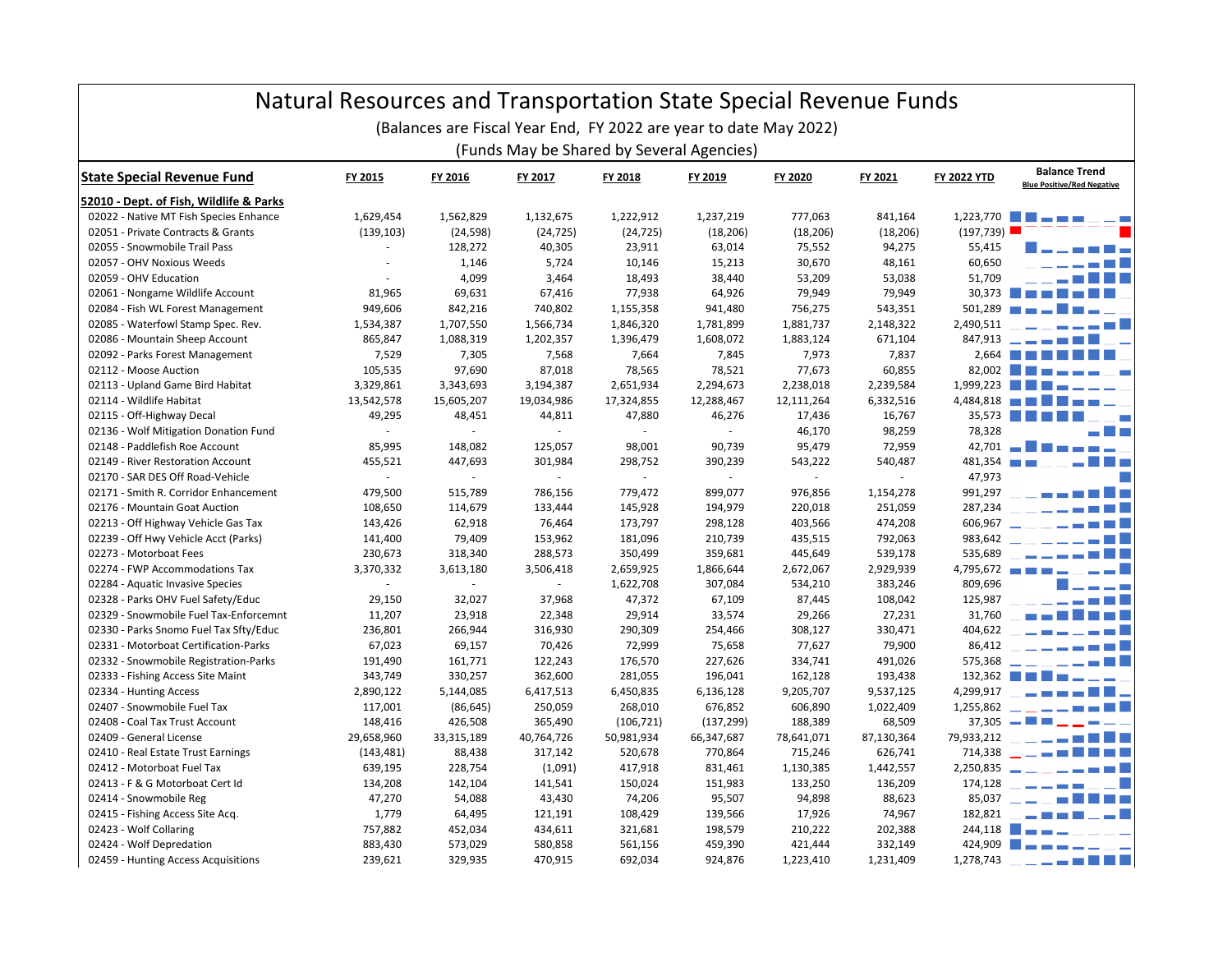| Natural Resources and Transportation State Special Revenue Funds |           |            |           |            |                                                                   |                |           |                    |                                                           |  |
|------------------------------------------------------------------|-----------|------------|-----------|------------|-------------------------------------------------------------------|----------------|-----------|--------------------|-----------------------------------------------------------|--|
|                                                                  |           |            |           |            | (Balances are Fiscal Year End, FY 2022 are year to date May 2022) |                |           |                    |                                                           |  |
| (Funds May be Shared by Several Agencies)                        |           |            |           |            |                                                                   |                |           |                    |                                                           |  |
| <b>State Special Revenue Fund</b>                                | FY 2015   | FY 2016    | FY 2017   | FY 2018    | FY 2019                                                           | FY 2020        | FY 2021   | <b>FY 2022 YTD</b> | <b>Balance Trend</b><br><b>Blue Positive/Red Negative</b> |  |
| 02469 - Habitat Trust Interest                                   | 1,637,103 | 1,762,532  | 1,763,681 | 2,074,313  | 2,131,290                                                         | 1,779,945      | 1,557,141 | 1,429,797          |                                                           |  |
| 02543 - Search and Rescue - General                              |           | 764        | 6,178     | 10,475     | 5,390                                                             | 1,127          | 254       | 4,993              |                                                           |  |
| 02547 - Search & Rescue                                          | 893,138   | 1,006,647  | 1,034,536 | 1,169,075  | 1,253,438                                                         | 1,393,316      | 1,528,391 | 1,542,510          |                                                           |  |
| 02558 - FAS - Vehicle Registration                               | 174,812   | 143,400    | 102,769   | 93,510     | 69,556                                                            | 139,364        | 302,575   | 431,119            |                                                           |  |
| 02559 - Mule Deer Auction                                        | 102,532   | 123,987    | 142,991   | 141,965    | 104,687                                                           | 107,580        | 132,490   | 148,426            |                                                           |  |
| 02560 - Elk Auction                                              | 221,975   | 265,372    | 280,113   | 274,379    | 213,038                                                           | 238,868        | 287,115   | 297,169            |                                                           |  |
| 02687 - Upland Game Bird Planting                                | 63,134    | 80,540     | 62,395    | 111,413    | 193,012                                                           | 289,691        | 401,753   | 410,270            |                                                           |  |
| 02724 - Trails and Rec Facilities                                |           |            | ×.        |            |                                                                   | 438,585        | 1,399,900 | 1,997,564          | . m L                                                     |  |
| 02938 - TLMD Trust Administration                                | 494,712   | 492,363    | 499,697   |            |                                                                   |                |           | 649,782            |                                                           |  |
| 53010 - Dept of Environmental Quality                            |           |            |           |            |                                                                   |                |           |                    |                                                           |  |
| 02036 - Opencut permit Fees                                      | 356,440   | 368,265    | 352,927   | 358,746    | 448,295                                                           | 609,805        | 646,043   | 895,657            |                                                           |  |
| 02054 - UST-Installer Lic & Permit Acc                           | 139,336   | 108,763    | 67,216    | 36,377     | 11,080                                                            | 9,384          | 16,352    | 24,356             |                                                           |  |
| 02058 - Petroleum Storage Tank Cleanup                           | (90, 143) | 2,071,513  | 4,007,479 | 2,836,781  | 4,084,373                                                         | 4,130,402      | 3,802,731 | 5,555,447          |                                                           |  |
| 02070 - Hazardous Waste-CERCLA                                   | 436,105   | 214,759    | 245,570   | 437,741    | 721,870                                                           | 644,016        | 449,862   | 538,631            |                                                           |  |
| 02075 - UST Leak Prevention Program                              | 519,567   | 672,391    | 774,731   | 581,294    | 326,425                                                           | 294,498        | 254,283   | 122.356            |                                                           |  |
| 02095 - Opencut Bond Forfeitures                                 | 81,913    | 76,413     | 145,589   | 185,816    | 185,816                                                           | 421,767        | 423,266   | 423,266            |                                                           |  |
| 02096 - Reclamation - Bond Forfeitures                           | 750       | 750        | 13,485    | 13,485     | 13,485                                                            | 13,485         | 13,485    | 17,085             |                                                           |  |
| 02097 - Environmental Rehab & Response                           | 705,770   | 488,435    | 406,052   | 225,514    | (32, 132)                                                         | (38, 954)      | (9,430)   | (64,902)           |                                                           |  |
| 02130 - Libby Asbestos Cleanup O&M                               |           |            | $\sim$    | (308)      | (174)                                                             | 174            | 0         | 469,943            |                                                           |  |
| 02157 - Solid Waste Management Fee                               | 258,864   | 474,640    | 754,269   | 323,217    | 275,433                                                           | 141,318        | (359)     | 118,426            |                                                           |  |
| 02162 - Environmental Quality Protecti                           | 4,008,139 | 3,346,030  | 2,790,944 | 1,381,944  | 473,837                                                           | 575,909        | 469,254   | 1,434,029          |                                                           |  |
| 02201 - Air Quality-Operating Fees                               | 2,084,276 | 1,696,243  | 1,041,086 | 899,411    | 1,088,687                                                         | 1,833,348      | 2,820,409 | 3,541,443          |                                                           |  |
| 02202 - Asbestos Control                                         | 64,605    | 8,345      | (6, 597)  | 63,230     | 112,954                                                           | 115,432        | 164,551   | 165,020            |                                                           |  |
| 02203 - Nutrient Standards                                       | $\sim$    | (10,000)   | (10,000)  | $\omega$   |                                                                   | $\blacksquare$ | ÷.        |                    |                                                           |  |
| 02204 - Public Drinking Water                                    | 856,453   | 793,882    | 837,908   | 937,008    | 777,008                                                           | 944,178        | 1,159,146 | 1,897,080          |                                                           |  |
| 02206 - Agriculture Monitoring                                   | 8,247     | 6,563      | 14,847    | 21,303     | 24,406                                                            | 26,714         | 34,416    | 40,040             |                                                           |  |
| 02223 - Wastewater SRF Special Admin                             | 727,378   | 1,107,497  | 1,410,494 | 1,846,122  | 2,285,594                                                         | 2,777,184      | 2,214,710 | 1,386,707          |                                                           |  |
| 02278 - MPDES Permit Program                                     | 4,115,110 | 3,688,036  | 3,474,501 | 3,079,674  | 2,843,403                                                         | 1,847,504      | 581,787   | 924,100            |                                                           |  |
| 02291 - Alternative Energy Loan ARRA                             | 1,190,106 | 1,141,764  | 1,079,055 | 1,023,905  | 962,388                                                           | 905,728        | 868,733   | 848,188            |                                                           |  |
| 02314 - DNRC Grants - REMediation                                | 32,771    | (69, 727)  | (228,081) | (94, 255)  | (442, 730)                                                        | (487, 251)     |           |                    |                                                           |  |
| 02316 - SRF Bonds State Administration                           | $1\,$     | 8          | 23        | 54,834     | 67,756                                                            | 1,077          | 6,081     | 15,059             |                                                           |  |
| 02370 - Energy Consy Repayment Acct                              | 3,608,881 | 3,780,507  | 3,273,943 | 3,495,185  | 3,319,362                                                         | 3,611,340      | 3,815,764 | 3,859,288          |                                                           |  |
| 02385 - Petroleum Tank Remediation                               |           |            |           |            |                                                                   |                | ÷.        | 1,558,166          |                                                           |  |
| 02418 - Subdivision Plat Review                                  | 316,464   | 329,300    | 337,671   | 271,837    | 158,181                                                           | 67,074         | 136,842   | 458,053            |                                                           |  |
| 02420 - Bd of Cert For W&WW OP                                   | 255,793   | 233,897    | 238,919   | 216,974    | 186,191                                                           | 149,560        | 86,430    | 75.698             |                                                           |  |
| 02421 - Hazardous Waste Fees                                     | 204,700   | 209,418    | 234,889   | 216,392    | 269,182                                                           | 302,645        | 229,821   | (74.402)           |                                                           |  |
| 02428 - Major Facility Siting                                    | 109,194   | 110,335    | 17,742    | (10, 295)  | 344                                                               | (44, 248)      | 3,441     | (32.946)           |                                                           |  |
| 02438 - Pegasus - Beal Mountain                                  | 133,753   | 134,322    | 135,425   | 137,428    | 139,729                                                           | 142,026        | 142,288   | 142,595            |                                                           |  |
| 02472 - Orphan Share Fund                                        | 8,359,250 | 5,027,949  | 153,052   | 219,815    | 570,476                                                           | 565,601        | 1,115,023 | 391,905            |                                                           |  |
| 02491 - Drinking Water Spec Admin Cost                           | 981,920   | 1,263,883  | 1,494,098 | 1,717,175  | 1,995,431                                                         | 2,241,247      | 2,386,244 | 1,438,990          |                                                           |  |
| 02542 - MT Environ Policy Act Fee                                | 96,815    | (119, 281) | (82,067)  | (117, 388) | (89, 633)                                                         | (101,004)      | (34, 130) | (121, 175)         |                                                           |  |
| 02555 - Alternative Energy Rev Loan                              | 4,139,242 | 4,531,656  | 4,703,122 | 3,743,444  | 4,201,836                                                         | 4,367,554      | 4,376,892 | 4,743,731          |                                                           |  |
| 02565 - LUST Cost Recovery                                       | 438,881   | 815,832    | 1,101,709 | 942,031    | 844,557                                                           | 576,819        | 2,331,203 | 432,085            |                                                           |  |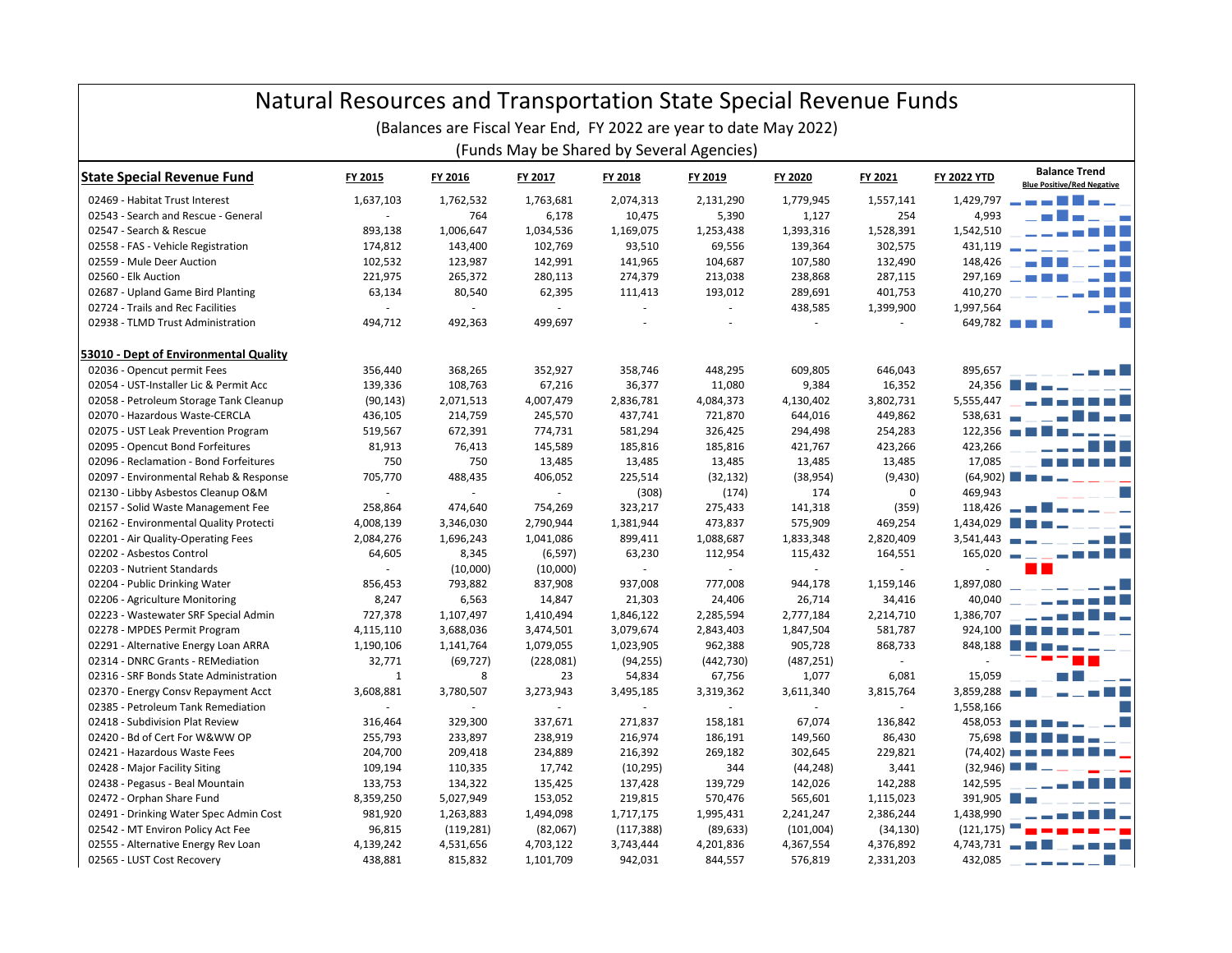|                                                                                                                | Natural Resources and Transportation State Special Revenue Funds |                |                             |            |               |            |             |                          |                                                           |
|----------------------------------------------------------------------------------------------------------------|------------------------------------------------------------------|----------------|-----------------------------|------------|---------------|------------|-------------|--------------------------|-----------------------------------------------------------|
| (Balances are Fiscal Year End, FY 2022 are year to date May 2022)<br>(Funds May be Shared by Several Agencies) |                                                                  |                |                             |            |               |            |             |                          |                                                           |
| <b>State Special Revenue Fund</b>                                                                              | FY 2015                                                          | FY 2016        | FY 2017                     | FY 2018    | FY 2019       | FY 2020    | FY 2021     | <b>FY 2022 YTD</b>       | <b>Balance Trend</b><br><b>Blue Positive/Red Negative</b> |
| 02576 - Natural Resources Operations                                                                           | 828.762                                                          | 455.264        | 2,303,963                   | 1,798,345  | 1,407,093     | 1,035,399  | 757,075     | 659,271 -                |                                                           |
| 02579 - Coal & Uranium Mine Account                                                                            | 226,755                                                          | 242,917        | 222,152                     | 248,207    | 257,232       | 375,290    | 402,279     | 189,514                  | _____ <b>_</b>                                            |
| 02676 - Hard Rock Reclamation                                                                                  | $\sim$                                                           | $\blacksquare$ | $\sim$                      | $\omega$   | 602,463       | 6,849      | 6,861       | 6.876                    |                                                           |
| 02845 - Junk Vehicle Disposal                                                                                  | 2,798,532                                                        | 2,785,659      | 608,674                     | 175,566    | 149,174       | 278,591    | 179,726     | (265,544)                |                                                           |
| 02940 - Pegasus - Basin                                                                                        | 83,380                                                           | 78,787         | 68,877                      | 68,263     | 84,197        | 82,808     | 79,643      | 79.742                   |                                                           |
| 02954 - Septage Fees                                                                                           | 126,600                                                          | 125,277        | 51,378                      | 18,785     | 1,341         | (4,501)    | 1,801       | 7.845                    |                                                           |
| 02955 - State Energy conservation ARRA                                                                         | 17,301,285                                                       | 17,936,792     | 17,387,871                  | 19,231,129 | 16,396,171    | 16,862,373 | 16,991,844  | 10.944.445               |                                                           |
| 02973 - Univ System Benefits Program                                                                           | 216,804                                                          | 142,532        | 83,878                      | 80,956     | 71,879        | 64,003     | 64,075      | 64,075                   |                                                           |
| 02988 - Hard Rock Mining Reclamation                                                                           | 6,855,385                                                        | 6,315,555      | 6,092,528                   | 5,245,819  | 5,439,661     | 5,548,129  | 4,348,559   |                          | $3,766,270$ $\Box$                                        |
| 54010 - Department of Transportation                                                                           |                                                                  |                |                             |            |               |            |             |                          |                                                           |
| 02058 - Petroleum Storage Tank Cleanup                                                                         | (90, 143)                                                        | 2,071,513      | 4,007,479                   | 2,836,781  | 4,084,373     | 4,130,402  | 3,802,731   | 5,555,447                |                                                           |
| 02068 - Noxious Weed Admin Account                                                                             | 404,937                                                          | 395,655        | 355,535                     | 336,599    | 364,249       | 352,712    | 526,346     | 1,230,592                |                                                           |
| 02121 - Shared-Use Path                                                                                        | $\sim$                                                           | $\sim$         | $\sim$                      | 1,430      | 19,895        | 16,515     | 46,270      | 68.125                   |                                                           |
| 02213 - Off Highway Vehicle Gas Tax                                                                            | 143,426                                                          | 62,918         | 76,464                      | 173,797    | 298,128       | 403,566    | 474,208     | 606,967                  |                                                           |
| 02282 - FTA Local Match                                                                                        | (30, 765)                                                        | (255, 450)     | (23, 025)                   | 72,865     | 386,011       | 166,638    | 203,364     | 293,287                  |                                                           |
| 02286 - Aeronautical Loan Account                                                                              | 1,664,319                                                        | 1,687,155      | 1,709,548                   | 1,731,256  | 1,754,464     | 1,780,478  | 1,801,773   | 1,817,086                |                                                           |
| 02287 - Aeronautical Grant Account                                                                             | 411,414                                                          | 357,462        | (22, 631)                   | (140, 377) | 467,159       | 1,992,762  | 3,133,514   | 4,849,753                |                                                           |
| 02294 - Unified Carrier Registration                                                                           | 2,529,826                                                        | 1,867,782      | 1,840,795                   | 1,957,754  | 2,110,870     | 1,783,493  | 1,403,928   | 1,840,789                |                                                           |
| 02301 - Tribal Motor Fuels Admin.                                                                              |                                                                  |                |                             |            | $\sim$        | $\sim$     | $\sim$      | 42,635                   |                                                           |
| 02303 - Tribal Motor Fuels Tax Acct                                                                            |                                                                  | $\sim$         | 900,938                     | 2,807,267  | 2,704,871     | 1,739,533  | 1,906,061   | 3,079,212                |                                                           |
| 02328 - Parks OHV Fuel Safety/Educ                                                                             | 29,150                                                           | 32,027         | 37,968                      | 47,372     | 67,109        | 87,445     | 108,042     | 125,987                  |                                                           |
| 02329 - Snowmobile Fuel Tax-Enforcemnt                                                                         | 11,207                                                           | 23,918         | 22,348                      | 29,914     | 33,574        | 29,266     | 27,231      | 31,760                   |                                                           |
| 02330 - Parks Snomo Fuel Tax Sfty/Educ                                                                         | 236,801                                                          | 266,944        | 316,930                     | 290,309    | 254,466       | 308,127    | 330,471     | 404,622                  |                                                           |
| 02349 - Highway Non-Restricted Account                                                                         | (308, 930)                                                       | 312,784        | 459,954                     | 2,027,829  | 1,134,796     | 1,777,693  | 3,366,614   | 7,571,592                |                                                           |
| 02407 - Snowmobile Fuel Tax                                                                                    | 117,001                                                          | (86, 645)      | 250,059                     | 268,010    | 676,852       | 606,890    | 1,022,409   | 1,255,862                |                                                           |
| 02412 - Motorboat Fuel Tax                                                                                     | 639,195                                                          | 228,754        | (1,091)                     | 417,918    | 831,461       | 1,130,385  | 1,442,557   | 2,250,835                |                                                           |
| 02436 - County DUI Prevention Programs                                                                         | 15,700                                                           | 22,600         | 48,300                      | 49,309     | 46,513        | 24,600     | 115,649     | 236,803                  |                                                           |
| 02437 - Local Govt/LTAP                                                                                        |                                                                  |                | $\mathcal{L}_{\mathcal{A}}$ | ÷.         | $\mathcal{L}$ | $\sim$     | $\mathbf 0$ | 18,786                   |                                                           |
| 02440 - Refunds/IFTA Suspense                                                                                  |                                                                  |                | 1,447,277                   | 1,769,017  | 619,703       | 545,028    | 557,358     | 1,336,636                |                                                           |
| 02447 - BaRSAA MDT Fuel Tax                                                                                    |                                                                  | $\sim$         | $\sim$                      | 10,935,252 | 9,175,490     | 9,217,737  | 5,478,233   | 4,854,639                |                                                           |
| 02795 - TransADE Special Revenue                                                                               | 155,073                                                          | 386,631        | 794,307                     | 1,257,499  | 1,702,478     | 1,665,425  | 1,391,392   | 2,242,852                |                                                           |
| 02827 - Aeronautics Division                                                                                   | 546,168                                                          | 564,382        | 598,841                     | 679,206    | 887,767       | 1,134,518  | 1,475,961   | 2,129,688                |                                                           |
| 56030 - Department of Livestock                                                                                |                                                                  |                |                             |            |               |            |             |                          |                                                           |
| 02117 - Predatory Animal SSR                                                                                   |                                                                  | 1              | 1                           | 1,601      | 3,401         | 3,411      | 3,421       | 20                       |                                                           |
| 02124 - LLB Restricted Special Revenue                                                                         | 431,857                                                          | 464,298        | 401,258                     | 313,176    | 290,164       | 300,000    | 307,220     | 315,960                  |                                                           |
| 02125 - Livestock Loss Reduction                                                                               |                                                                  | $\sim$         | 19,749                      | 83,171     | 59,633        | 103,263    | 114,448     | 168,884                  |                                                           |
| 02136 - Wolf Mitigation Donation Fund                                                                          |                                                                  |                |                             |            | in 19         | 46,170     | 98,259      | 78,328                   |                                                           |
| 02262 - Egg Shielded Grading Program                                                                           | 39,021                                                           | 71,829         | 53,316                      | 59,869     | 29,796        | 951        | 34,093      | 90,323                   |                                                           |
| 02425 - Inspection and Control                                                                                 | 805,733                                                          | 813,267        | 1,168,570                   | 1,408,646  | 1,420,886     | 1,457,931  | 1,844,456   | 2,420,400                |                                                           |
| 02426 - Lvstk Per Capita                                                                                       | 1,098,001                                                        | 2,576,331      | 3,784,265                   | 10,168,052 | 11,564,806    | 12,678,616 | 13,462,342  | 14,555,558               |                                                           |
| 02427 - Animal Health                                                                                          | 340,826                                                          | 372,965        | 392,994                     | 32,499     | 70,535        | 81,864     | 93,336      | $133,828$ $\blacksquare$ |                                                           |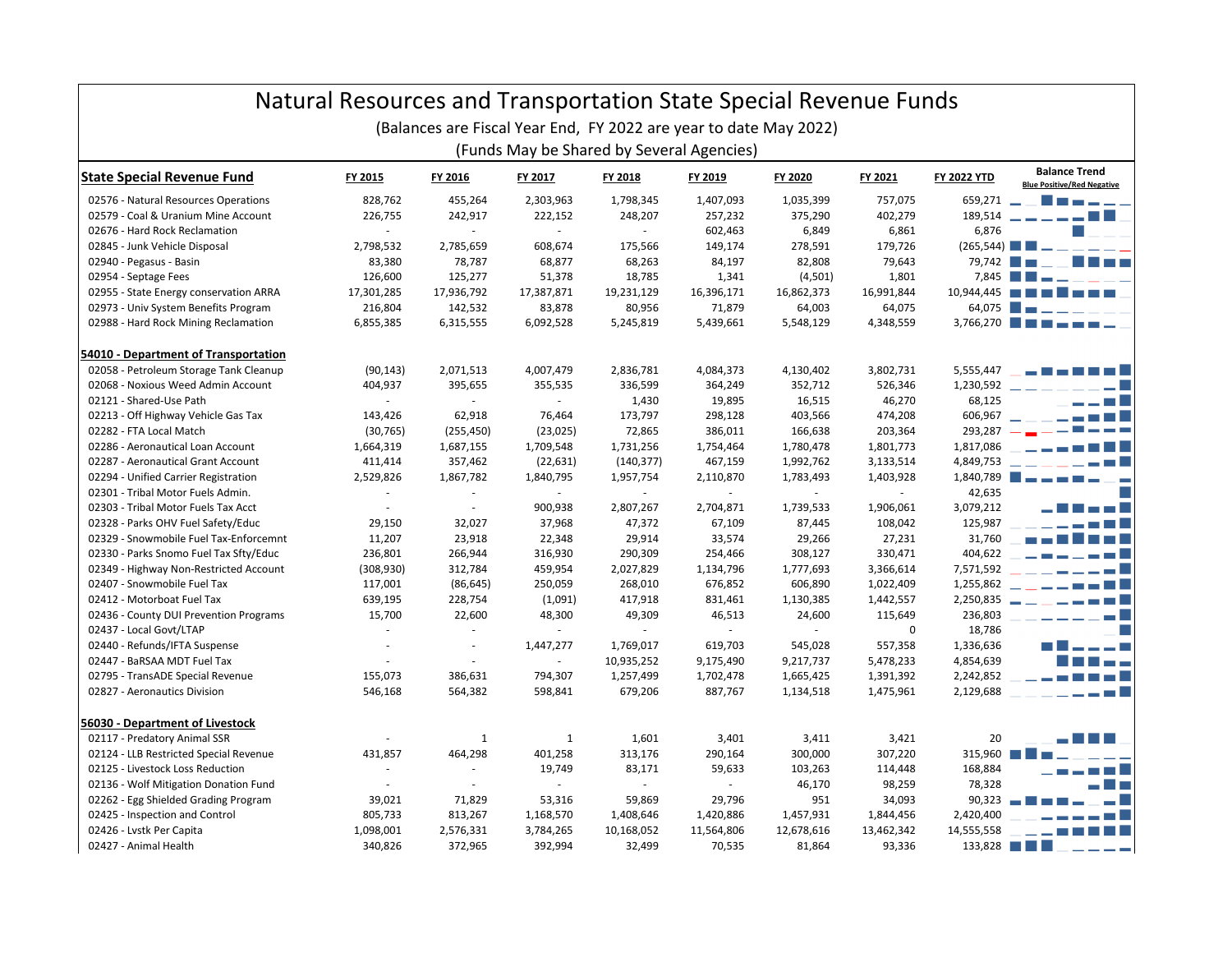| Natural Resources and Transportation State Special Revenue Funds<br>(Balances are Fiscal Year End, FY 2022 are year to date May 2022)<br>(Funds May be Shared by Several Agencies) |                          |             |                             |                |                |                          |                          |                    |                                                           |
|------------------------------------------------------------------------------------------------------------------------------------------------------------------------------------|--------------------------|-------------|-----------------------------|----------------|----------------|--------------------------|--------------------------|--------------------|-----------------------------------------------------------|
| <b>State Special Revenue Fund</b>                                                                                                                                                  | FY 2015                  | FY 2016     | FY 2017                     | FY 2018        | FY 2019        | FY 2020                  | FY 2021                  | <b>FY 2022 YTD</b> | <b>Balance Trend</b><br><b>Blue Positive/Red Negative</b> |
| 02495 - POOL SETTLEMENT FUND                                                                                                                                                       | ÷.                       | $\sim$      | ÷.                          | ÷.             | $\sim$         | 16,409                   | 30,649                   | 18,026             |                                                           |
| 02701 - Milk and Egg Inspection                                                                                                                                                    | 12,040                   | 45,563      | 148,834                     | 180,110        | 119,153        | 65,881                   | 114,437                  | 192,468            |                                                           |
| 02817 - Milk Control Bureau                                                                                                                                                        | 26,568                   | 75,546      | 199,819                     | 132,067        | 136,718        | 159,575                  | 210,214                  | 281,642            |                                                           |
| 57060 - Dept Nat Resource/Conservation                                                                                                                                             |                          |             |                             |                |                |                          |                          |                    |                                                           |
| 02010 - Oil & Gas Damage Mitigation                                                                                                                                                | 473,775                  | 991,253     | 824,339                     | 771,173        | 444,194        | 584,317                  | 541,074                  | 332,668            |                                                           |
| 02015 - MT Coal Endowment Reg Wtr Sys                                                                                                                                              | (3,569,659)              | (4,823,461) | 17,850                      | (799, 724)     | 213,613        | (542, 222)               | (4,339,845)              | (4,948,025)        |                                                           |
| 02018 - Guarantee Fund                                                                                                                                                             |                          |             | $\sim$                      | 61,747         | 232,371        | 4,096                    |                          | 957,802            |                                                           |
| 02031 - LAND BANKING PRVT CLOSNG COSTS                                                                                                                                             | 3,651                    | 14,200      | 15,594                      | 85,784         | 28,528         | (4,300)                  | (14,500)                 | (44, 386)          |                                                           |
| 02039 - Fire Protection Assessments                                                                                                                                                | 302,712                  | 422,961     | 454,522                     | 792,726        | 325,038        | (56, 797)                | 446,648                  | 248,200            |                                                           |
| 02048 - Conservation District Acct                                                                                                                                                 | $\sim$                   | $\sim$      | $\sim$                      | 400,272        | 626,542        | (93, 793)                | 5,259                    | 1,874,605          |                                                           |
| 02052 - Rangeland Improvement Loans                                                                                                                                                | 925,675                  | 903,467     | 881,453                     | 862,378        | 835,039        | 803,558                  | 781,393                  | 750,290            |                                                           |
| 02073 - Forestry - Slash Disposal                                                                                                                                                  | 55,927                   | 40,283      | 31,547                      | 27,826         | 28,915         | 27,793                   | 19,836                   | 26,386             |                                                           |
| 02104 - Miscellaneous State Spec Rev                                                                                                                                               | $\blacksquare$           | $\sim$      | $\sim$                      | $\sim$         | $\sim$         | $\sim$                   | $\overline{\phantom{a}}$ | (590, 883)         |                                                           |
| 02145 - Broadwater O & M                                                                                                                                                           | 55,429                   | 53,208      | 62,480                      | 61,019         | 135,594        | 97,954                   | 77,503                   | 31,114             |                                                           |
| 02146 - Broadwater Irrigation                                                                                                                                                      | 1,053,115                | 1,057,147   | 1,060,803                   | 1,076,487      | 1,101,841      | 1,119,406                | 1,121,545                | 1,057,469          |                                                           |
| 02147 - Broadwater R & R                                                                                                                                                           | 1,286,338                | 1,466,338   | 1,004,067                   | 1,139,427      | 1,168,437      | 1,595,676                | 1,244,206                | 1,698,213          |                                                           |
| 02165 - Local Infrastructure Accounts                                                                                                                                              | $\blacksquare$           | $\sim$      | $\mathcal{L}_{\mathcal{A}}$ | $\blacksquare$ | $\blacksquare$ | $\overline{\phantom{a}}$ | (6,897,273)              | (3,751,685)        |                                                           |
| 02173 - FORESTRY-SLASH FORFEITED BONDS                                                                                                                                             | 42,327                   | 42,020      | 39,463                      | 35,943         | 29,145         | 38,776                   | 47,308                   | 18,780             |                                                           |
| 02216 - Water Storage St Sp Rev Acct                                                                                                                                               | 429,660                  | 1,008,591   | 1,025,644                   | 1,449,286      | 1,487,977      | 2,410,507                | 2,024,032                | 2,437,116          |                                                           |
| 02223 - Wastewater SRF Special Admin                                                                                                                                               | 727,378                  | 1,107,497   | 1,410,494                   | 1,846,122      | 2,285,594      | 2,777,184                | 2,214,710                | 1,386,707          |                                                           |
| 02255 - SRF Principal Sub Account                                                                                                                                                  | 252,568,255              | 279,242,771 | 289,214,994                 | 296,058,720    | 306,057,502    | 320,623,274              | 333,009,528              | 340,089,591        |                                                           |
| 02284 - Aquatic Invasive Species                                                                                                                                                   | $\mathbf{r}$             |             | $\sim$                      | 1,622,708      | 307,084        | 534,210                  | 383,246                  | 809,696            |                                                           |
| 02297 - Morrill Trust Land Admin                                                                                                                                                   | 30,590                   | 57,450      | 4,794                       | 79,661         | 53,360         | 97,824                   | 86,452                   | 156,383            |                                                           |
| 02316 - SRF Bonds State Administration                                                                                                                                             | $\mathbf{1}$             | 8           | 23                          | 54,834         | 67,756         | 1,077                    | 6,081                    | 15,059             |                                                           |
| 02318 - Sage Grouse Stewardship                                                                                                                                                    | ÷.                       |             | 500,000                     | 2,305,939      | 2,903,408      | 2,851,370                | 1,165,787                | 5,677,269          |                                                           |
| 02327 - CST 2020B Proceeds Taxable                                                                                                                                                 |                          |             |                             | ÷.             |                | 397,212                  | 4,089,398                | 3,000,787          |                                                           |
| 02351 - Water Project Lands Lease Acct                                                                                                                                             | 250,319                  | 264,923     | 264,843                     | 289,167        | 332,588        | 355,623                  | 337,646                  | 373,303            |                                                           |
| 02404 - Water Project Loans                                                                                                                                                        | $\overline{\phantom{a}}$ | 5,761,770   | 4,846,391                   | 4,597,372      | 4,381,368      | 4,162,067                | 3,938,516                | 3,690,301          |                                                           |
| 02430 - Water Right Appropriation                                                                                                                                                  | 1,092,873                | 1,472,420   | 1,629,124                   | 1,544,860      | 1,561,903      | 1,254,330                | 953,707                  | 872,056            | — ELLER                                                   |
| 02431 - Water Adjudication                                                                                                                                                         | 2,936,186                | 802,452     | 328,245                     | 39,067         | 1,262,286      | 91,369                   | 8,237                    | 131,501            |                                                           |
| 02432 - Oil & Gas ERA                                                                                                                                                              | 3,431,010                | 1,703,772   | 1,510,371                   | 2,500,397      | 3,907,371      | 4,402,693                | 4,085,863                | 3,704,044          |                                                           |
| 02433 - Grazing District Fees                                                                                                                                                      | 10,807                   | 9,292       | 7,928                       | 6,496          | 5,354          | 9,692                    | 14,526                   | 27,125             |                                                           |
| 02449 - Forest Resources-Forest Improv                                                                                                                                             | 2,032,155                | 1,949,127   | 1,906,442                   | 1,720,428      | 1,356,797      | 903,369                  | 1,168,685                | 2,067,723          |                                                           |
| 02470 - State Project Hydro Earnings                                                                                                                                               | (3,252,495)              | (1,570,814) | 54,897                      | 2,300,409      | 5,783,712      | 9,429,135                | 9,078,342                | 10,653,564         |                                                           |
| 02488 - Drinking Water Loan Account                                                                                                                                                | $\mathbf{r}$             | $\sim$      | ×.                          | ÷.             | $\mathcal{L}$  | $\sim$                   | ÷.                       | 47,466             |                                                           |
| 02489 - Drinking Water Principal Acct                                                                                                                                              | 162,762,260              | 168,033,060 | 171,200,827                 | 177,924,210    | 184,886,980    | 193,287,695              | 200,431,334              | 207,093,209        |                                                           |
| 02490 - Drinking Water Investment                                                                                                                                                  | 205,071                  | 205,638     | 163,428                     | 407,068        | 320,747        | 493,260                  | 489,172                  | 205,315            |                                                           |
| 02491 - Drinking Water Spec Admin Cost                                                                                                                                             | 981,920                  | 1,263,883   | 1,494,098                   | 1,717,175      | 1,995,431      | 2,241,247                | 2,386,244                | 1,438,990          |                                                           |
| 02500 - GNA STATE SPECIAL REVENUE                                                                                                                                                  | $\overline{\phantom{a}}$ |             | $\overline{\phantom{a}}$    | ÷,             | 287,351        | 315,090                  | 469,091                  | 254,591            |                                                           |
| 02539 - 2019D GO DW SRF BAN PROCEEDS                                                                                                                                               | ÷.                       |             |                             | ×.             | $\sim$         | 1,109,627                | ÷,                       |                    |                                                           |
| 02576 - Natural Resources Operations                                                                                                                                               | 828,762                  | 455,264     | 2,303,963                   | 1,798,345      | 1,407,093      | 1,035,399                | 757,075                  | 659,271            |                                                           |
| 02577 - Natural Resources Projects                                                                                                                                                 | 2,043,439                | 5,285,892   | 2,258,512                   | 4,096,015      | 2,561,439      | 4,647,170                | 1,423,926                | 7,627,458          |                                                           |
| 02623 - Contract Timber Harvesting                                                                                                                                                 | 189,493                  | 251,000     | 251,000                     | 251,000        | 251,000        | 336,202                  | (632, 375)               | (632, 375)         |                                                           |